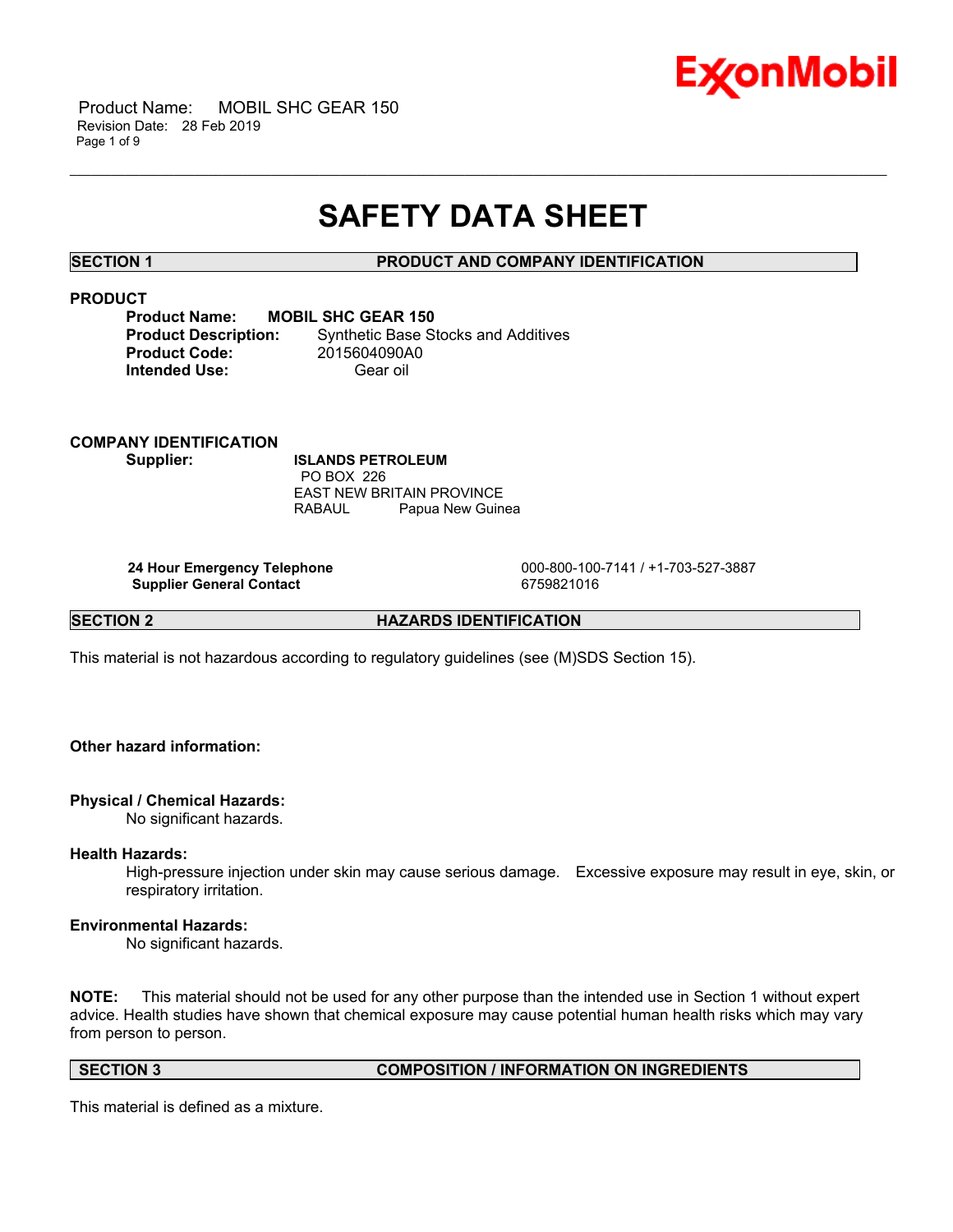

# **Reportable Hazardous Substance(s) or Complex Substance(s)**

| <b>Name</b>                         | CAS#       | Concentration* | <b>GHS Hazard Codes</b> |
|-------------------------------------|------------|----------------|-------------------------|
| BENZENE, C10-14- ALKYL DERIVS.      | 68442-69-3 | $0.1 - 5.1\%$  | H304, H315, H400(M      |
|                                     |            |                | factor 1                |
| <b>IDITRIDECYL ADIPATE</b>          | 16958-92-2 | $10 - 520%$    | None                    |
| <b>ITRIPHENYL PHOSPHOROTHIONATE</b> | 597-82-0   | $0.1 - 5.1\%$  | H361(D), H361(F), H413  |

\_\_\_\_\_\_\_\_\_\_\_\_\_\_\_\_\_\_\_\_\_\_\_\_\_\_\_\_\_\_\_\_\_\_\_\_\_\_\_\_\_\_\_\_\_\_\_\_\_\_\_\_\_\_\_\_\_\_\_\_\_\_\_\_\_\_\_\_\_\_\_\_\_\_\_\_\_\_\_\_\_\_\_\_\_\_\_\_\_\_\_\_\_\_\_\_\_\_\_\_\_\_\_\_\_\_\_\_\_\_\_\_\_\_\_\_\_\_

 \* All concentrations are percent by weight unless ingredient is a gas. Gas concentrations are in percent by volume. Other ingredients determined not to be hazardous up to 100%.

| <b>SECTION 4</b> | <b>FIRST AID MEASURES</b> |
|------------------|---------------------------|
|                  |                           |

# **INHALATION**

Remove from further exposure. For those providing assistance, avoid exposure to yourself or others. Use adequate respiratory protection. If respiratory irritation, dizziness, nausea, or unconsciousness occurs, seek immediate medical assistance. If breathing has stopped, assist ventilation with a mechanical device or use mouth-to-mouth resuscitation.

#### **SKIN CONTACT**

Wash contact areas with soap and water. If product is injected into or under the skin, or into any part of the body, regardless of the appearance of the wound or its size, the individual should be evaluated immediately by a physician as a surgical emergency. Even though initial symptoms from high pressure injection may be minimal or absent, early surgical treatment within the first few hours may significantly reduce the ultimate extent of injury.

#### **EYE CONTACT**

Flush thoroughly with water. If irritation occurs, get medical assistance.

#### **INGESTION**

First aid is normally not required. Seek medical attention if discomfort occurs.

# **NOTE TO PHYSICIAN**

None

# **SECTION 5 FIRE FIGHTING MEASURES**

# **EXTINGUISHING MEDIA**

**Appropriate Extinguishing Media:** Use water fog, foam, dry chemical or carbon dioxide (CO2) to extinguish flames.

**Inappropriate Extinguishing Media:** Straight streams of water

# **FIRE FIGHTING**

**Fire Fighting Instructions:** Evacuate area. Prevent run-off from fire control or dilution from entering streams, sewers or drinking water supply. Fire-fighters should use standard protective equipment and in enclosed spaces, self-contained breathing apparatus (SCBA). Use water spray to cool fire exposed surfaces and to protect personnel.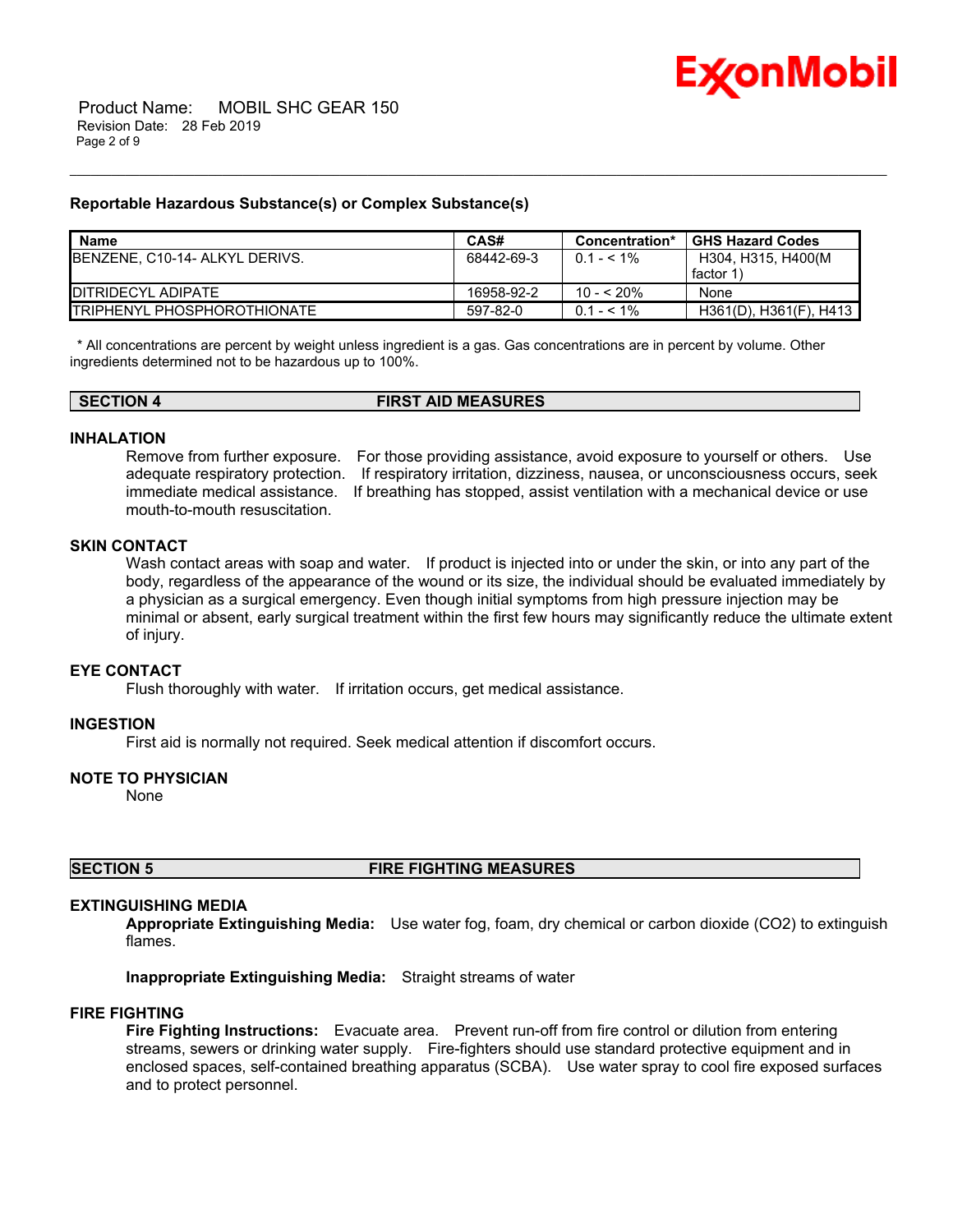

 Product Name: MOBIL SHC GEAR 150 Revision Date: 28 Feb 2019 Page 3 of 9

> **Hazardous Combustion Products:** Aldehydes, Incomplete combustion products, Oxides of carbon, Smoke, Fume, Sulphur oxides

\_\_\_\_\_\_\_\_\_\_\_\_\_\_\_\_\_\_\_\_\_\_\_\_\_\_\_\_\_\_\_\_\_\_\_\_\_\_\_\_\_\_\_\_\_\_\_\_\_\_\_\_\_\_\_\_\_\_\_\_\_\_\_\_\_\_\_\_\_\_\_\_\_\_\_\_\_\_\_\_\_\_\_\_\_\_\_\_\_\_\_\_\_\_\_\_\_\_\_\_\_\_\_\_\_\_\_\_\_\_\_\_\_\_\_\_\_\_

### **FLAMMABILITY PROPERTIES**

**Flash Point [Method]:** >210°C (410°F) [ASTM D-92] **Flammable Limits (Approximate volume % in air):** LEL: 0.9 UEL: 7.0 **Autoignition Temperature:** N/D

### **SECTION 6 ACCIDENTAL RELEASE MEASURES**

#### **NOTIFICATION PROCEDURES**

In the event of a spill or accidental release, notify relevant authorities in accordance with all applicable regulations.

# **PROTECTIVE MEASURES**

Avoid contact with spilled material. See Section 5 for fire fighting information. See the Hazard Identification Section for Significant Hazards. See Section 4 for First Aid Advice. See Section 8 for advice on the minimum requirements for personal protective equipment. Additional protective measures may be necessary, depending on the specific circumstances and/or the expert judgment of the emergency responders.

#### **SPILL MANAGEMENT**

**Land Spill:** Stop leak if you can do so without risk. Recover by pumping or with suitable absorbent.

**Water Spill:** Stop leak if you can do so without risk. Confine the spill immediately with booms. Warn other shipping. Remove from the surface by skimming or with suitable absorbents. Seek the advice of a specialist before using dispersants.

Water spill and land spill recommendations are based on the most likely spill scenario for this material; however, geographic conditions, wind, temperature, (and in the case of a water spill) wave and current direction and speed may greatly influence the appropriate action to be taken. For this reason, local experts should be consulted. Note: Local regulations may prescribe or limit action to be taken.

#### **ENVIRONMENTAL PRECAUTIONS**

Large Spills: Dyke far ahead of liquid spill for later recovery and disposal. Prevent entry into waterways, sewers, basements or confined areas.

### **SECTION 7 HANDLING AND STORAGE**

#### **HANDLING**

 Prevent small spills and leakage to avoid slip hazard. Material can accumulate static charges which may cause an electrical spark (ignition source). When the material is handled in bulk, an electrical spark could ignite any flammable vapors from liquids or residues that may be present (e.g., during switch-loading operations). Use proper bonding and/or earthing procedures. However, bonding and earthing may not eliminate the hazard from static accumulation. Consult local applicable standards for guidance. Additional references include American Petroleum Institute 2003 (Protection Against Ignitions Arising out of Static, Lightning and Stray Currents) or National Fire Protection Agency 77 (Recommended Practice on Static Electricity) or CENELEC CLC/TR 50404 (Electrostatics - Code of practice for the avoidance of hazards due to static electricity).

**Static Accumulator:** This material is a static accumulator.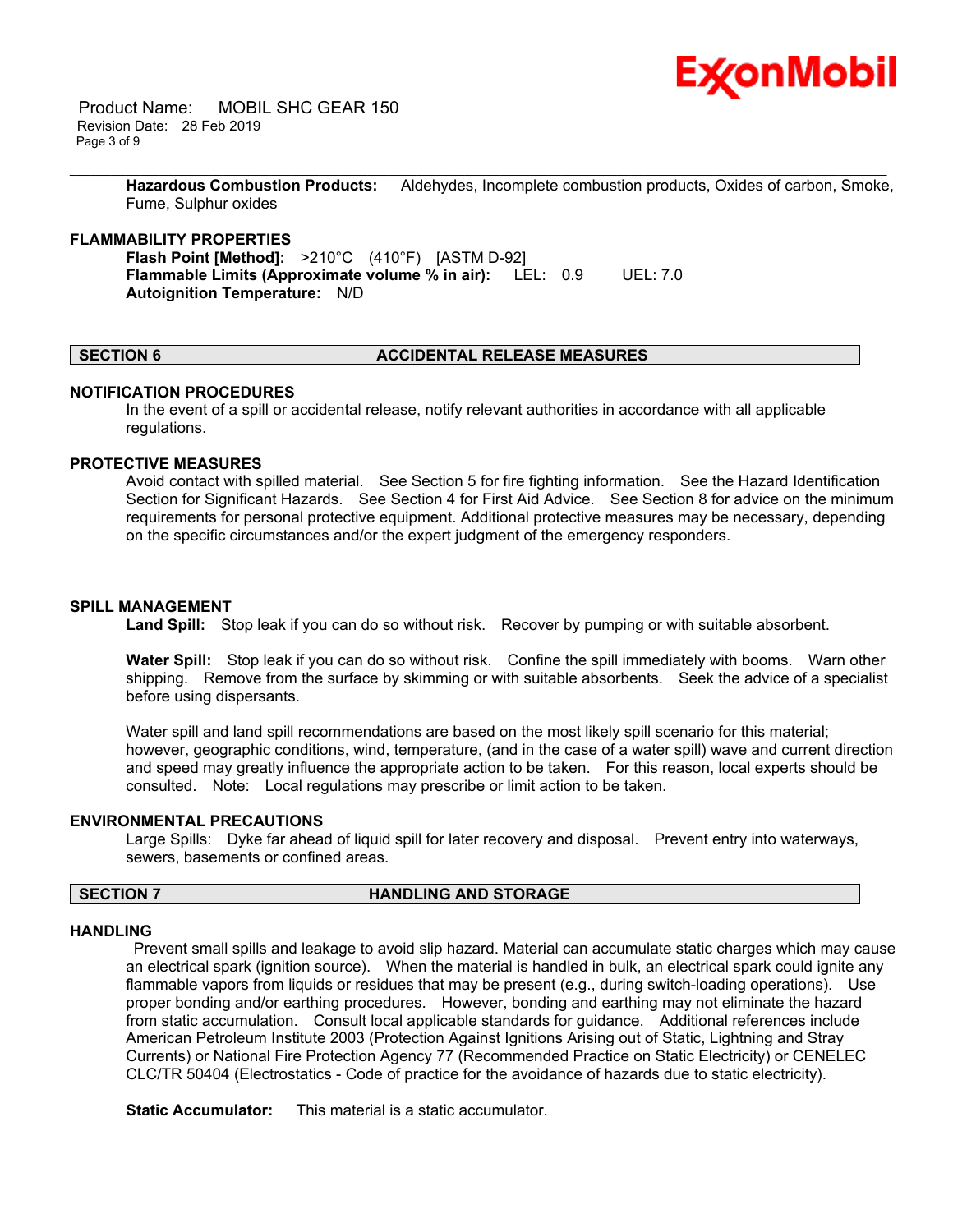

 Product Name: MOBIL SHC GEAR 150 Revision Date: 28 Feb 2019 Page 4 of 9

### **STORAGE**

The type of container used to store the material may affect static accumulation and dissipation. Do not store in open or unlabelled containers.

\_\_\_\_\_\_\_\_\_\_\_\_\_\_\_\_\_\_\_\_\_\_\_\_\_\_\_\_\_\_\_\_\_\_\_\_\_\_\_\_\_\_\_\_\_\_\_\_\_\_\_\_\_\_\_\_\_\_\_\_\_\_\_\_\_\_\_\_\_\_\_\_\_\_\_\_\_\_\_\_\_\_\_\_\_\_\_\_\_\_\_\_\_\_\_\_\_\_\_\_\_\_\_\_\_\_\_\_\_\_\_\_\_\_\_\_\_\_

Material is defined under the National Standard [NOHSC:1015] Storage and Handling of Workplace Dangerous Goods. **SECTION 8 EXPOSURE CONTROLS / PERSONAL PROTECTION**

#### **EXPOSURE LIMIT VALUES**

#### **Exposure limits/standards (Note: Exposure limits are not additive)**

| <b>Substance Name</b>                         | ∙orm | ∟imit/Standard |       | Note | <b>Source</b> |            |
|-----------------------------------------------|------|----------------|-------|------|---------------|------------|
| <b>NIPATF</b><br>CYI<br>Dľ<br>℩⊢<br>RIL<br>ΑI |      | TWA            | ma/m3 |      |               | ExxonMobil |

### **Exposure limits/standards for materials that can be formed when handling this product:**

NOTE: Limits/standards shown for guidance only. Follow applicable regulations.

#### **Biological limits**

No biological limits allocated.

### **ENGINEERING CONTROLS**

The level of protection and types of controls necessary will vary depending upon potential exposure conditions. Control measures to consider:

No special requirements under ordinary conditions of use and with adequate ventilation.

# **PERSONAL PROTECTION**

Personal protective equipment selections vary based on potential exposure conditions such as applications, handling practices, concentration and ventilation. Information on the selection of protective equipment for use with this material, as provided below, is based upon intended, normal usage.

**Respiratory Protection:** If engineering controls do not maintain airborne contaminant concentrations at a level which is adequate to protect worker health, an approved respirator may be appropriate. Respirator selection, use, and maintenance must be in accordance with regulatory requirements, if applicable. Types of respirators to be considered for this material include:

**Particulate** 

No special requirements under ordinary conditions of use and with adequate ventilation.

For high airborne concentrations, use an approved supplied-air respirator, operated in positive pressure mode. Supplied air respirators with an escape bottle may be appropriate when oxygen levels are inadequate, gas/vapour warning properties are poor, or if air purifying filter capacity/rating may be exceeded.

**Hand Protection:** Any specific glove information provided is based on published literature and glove manufacturer data. Glove suitability and breakthrough time will differ depending on the specific use conditions. Contact the glove manufacturer for specific advice on glove selection and breakthrough times for your use conditions. Inspect and replace worn or damaged gloves. The types of gloves to be considered for this material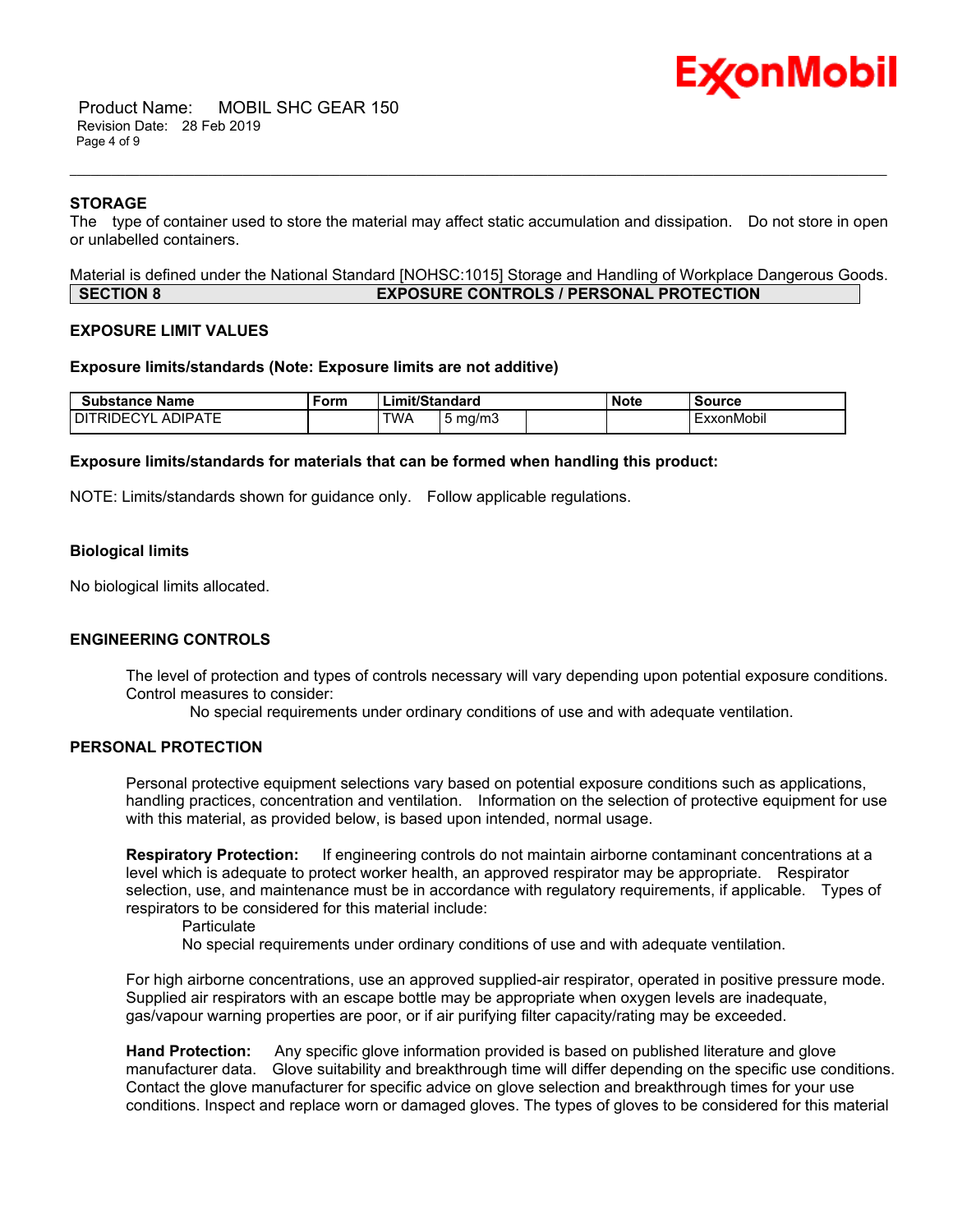

 Product Name: MOBIL SHC GEAR 150 Revision Date: 28 Feb 2019 Page 5 of 9

include:

Nitrile,Viton

No protection is ordinarily required under normal conditions of use.

**Eye Protection:** If contact is likely, safety glasses with side shields are recommended.

**Skin and Body Protection:** Any specific clothing information provided is based on published literature or manufacturer data. The types of clothing to be considered for this material include:

\_\_\_\_\_\_\_\_\_\_\_\_\_\_\_\_\_\_\_\_\_\_\_\_\_\_\_\_\_\_\_\_\_\_\_\_\_\_\_\_\_\_\_\_\_\_\_\_\_\_\_\_\_\_\_\_\_\_\_\_\_\_\_\_\_\_\_\_\_\_\_\_\_\_\_\_\_\_\_\_\_\_\_\_\_\_\_\_\_\_\_\_\_\_\_\_\_\_\_\_\_\_\_\_\_\_\_\_\_\_\_\_\_\_\_\_\_\_

 No skin protection is ordinarily required under normal conditions of use. In accordance with good industrial hygiene practices, precautions should be taken to avoid skin contact.

**Specific Hygiene Measures:** Always observe good personal hygiene measures, such as washing after handling the material and before eating, drinking, and/or smoking. Routinely wash work clothing and protective equipment to remove contaminants. Discard contaminated clothing and footwear that cannot be cleaned. Practice good housekeeping.

### **ENVIRONMENTAL CONTROLS**

 Comply with applicable environmental regulations limiting discharge to air, water and soil. Protect the environment by applying appropriate control measures to prevent or limit emissions.

#### **SECTION 9 PHYSICAL AND CHEMICAL PROPERTIES**

**Note: Physical and chemical properties are provided for safety, health and environmental considerations only and may not fully represent product specifications. Contact the Supplier for additional information.**

# **GENERAL INFORMATION**

**Physical State:** Liquid **Colour:** Colorless to Yellow **Odour:** Characteristic **Odour Threshold:** N/D

# **IMPORTANT HEALTH, SAFETY, AND ENVIRONMENTAL INFORMATION**

**Relative Density (at 15 °C):** 0.85 **Flammability (Solid, Gas):** N/A **Flash Point [Method]:** >210°C (410°F) [ASTM D-92] **Flammable Limits (Approximate volume % in air):** LEL: 0.9 UEL: 7.0 **Autoignition Temperature:** N/D **Boiling Point / Range:** > 316°C (600°F) **Decomposition Temperature:** N/D **Vapour Density (Air = 1):** > 2 at 101 kPa **Vapour Pressure:** < 0.013 kPa (0.1 mm Hg) at 20 °C **Evaporation Rate (n-butyl acetate = 1):** N/D **pH:** N/A **Log Pow (n-Octanol/Water Partition Coefficient):** > 3.5 **Solubility in Water:** Negligible **Viscosity:** 150 cSt (150 mm2/sec) at 40ºC [ASTM D 445] **Oxidizing Properties:** See Hazards Identification Section.

# **OTHER INFORMATION**

**Freezing Point:** N/D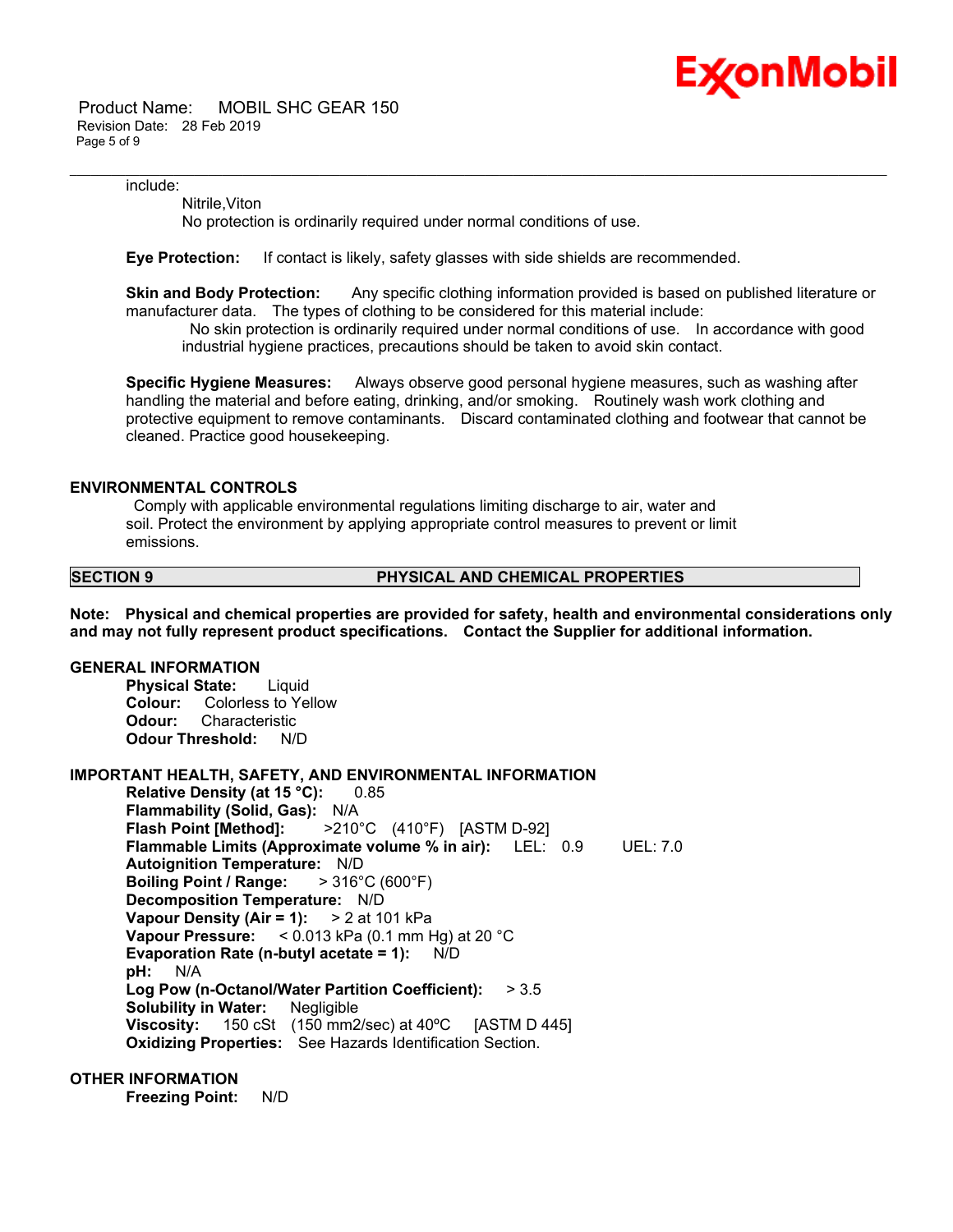

 Product Name: MOBIL SHC GEAR 150 Revision Date: 28 Feb 2019 Page 6 of 9

> **Melting Point: N/A<br>Pour Point: 45 Pour Point:** -45°C (-49°F)

# **SECTION 10 STABILITY AND REACTIVITY**

\_\_\_\_\_\_\_\_\_\_\_\_\_\_\_\_\_\_\_\_\_\_\_\_\_\_\_\_\_\_\_\_\_\_\_\_\_\_\_\_\_\_\_\_\_\_\_\_\_\_\_\_\_\_\_\_\_\_\_\_\_\_\_\_\_\_\_\_\_\_\_\_\_\_\_\_\_\_\_\_\_\_\_\_\_\_\_\_\_\_\_\_\_\_\_\_\_\_\_\_\_\_\_\_\_\_\_\_\_\_\_\_\_\_\_\_\_\_

**STABILITY:** Material is stable under normal conditions.

**CONDITIONS TO AVOID:** Excessive heat. High energy sources of ignition.

**INCOMPATIBLE MATERIALS:** Strong oxidisers

**HAZARDOUS DECOMPOSITION PRODUCTS:** Material does not decompose at ambient temperatures.

**POSSIBILITY OF HAZARDOUS REACTIONS:** Hazardous polymerization will not occur.

### **SECTION 11 TOXICOLOGICAL INFORMATION**

# **INFORMATION ON TOXICOLOGICAL EFFECTS**

| <b>Hazard Class</b>                                               | <b>Conclusion / Remarks</b>                                                                        |
|-------------------------------------------------------------------|----------------------------------------------------------------------------------------------------|
| <b>Inhalation</b>                                                 |                                                                                                    |
| Acute Toxicity: No end point data for<br>material.                | Minimally Toxic. Based on assessment of the components.                                            |
| Irritation: No end point data for material.                       | Negligible hazard at ambient/normal handling temperatures.                                         |
| Ingestion                                                         |                                                                                                    |
| Acute Toxicity: No end point data for<br>material.                | Minimally Toxic. Based on assessment of the components.                                            |
| <b>Skin</b>                                                       |                                                                                                    |
| Acute Toxicity: No end point data for<br>material.                | Minimally Toxic. Based on assessment of the components.                                            |
| Skin Corrosion/Irritation: No end point data<br>lfor material.    | Negligible irritation to skin at ambient temperatures. Based on<br>assessment of the components.   |
| Eye                                                               |                                                                                                    |
| Serious Eye Damage/Irritation: No end point<br>data for material. | May cause mild, short-lasting discomfort to eyes. Based on<br>assessment of the components.        |
| <b>Sensitisation</b>                                              |                                                                                                    |
| Respiratory Sensitization: No end point data<br>for material.     | Not expected to be a respiratory sensitizer.                                                       |
| Skin Sensitization: No end point data for<br>material.            | Not expected to be a skin sensitizer. Based on assessment of the<br>components.                    |
| Aspiration: Data available.                                       | Not expected to be an aspiration hazard. Based on physico-<br>chemical properties of the material. |
| Germ Cell Mutagenicity: No end point data<br>for material.        | Not expected to be a germ cell mutagen. Based on assessment of<br>the components.                  |
| Carcinogenicity: No end point data for<br>material.               | Not expected to cause cancer. Based on assessment of the<br>components.                            |
| Reproductive Toxicity: No end point data<br>for material.         | Not expected to be a reproductive toxicant. Based on assessment<br>of the components.              |
| Lactation: No end point data for material.                        | Not expected to cause harm to breast-fed children.                                                 |
| <b>Specific Target Organ Toxicity (STOT)</b>                      |                                                                                                    |
| Single Exposure: No end point data for<br>material.               | Not expected to cause organ damage from a single exposure.                                         |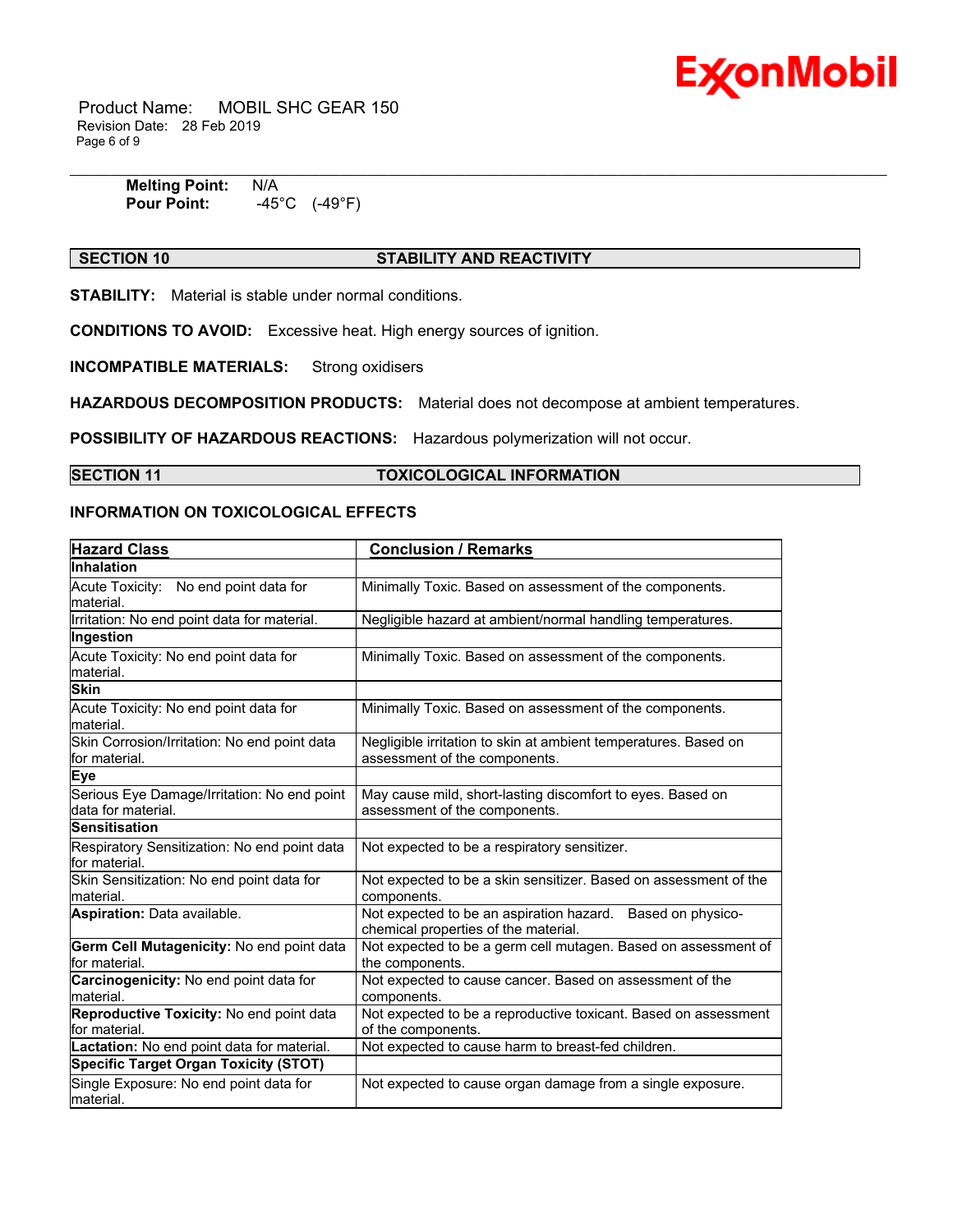

 Product Name: MOBIL SHC GEAR 150 Revision Date: 28 Feb 2019 Page 7 of 9

| Repeated Exposure: No end point data for | Not expected to cause organ damage from prolonged or repeated |
|------------------------------------------|---------------------------------------------------------------|
| material.                                | I exposure. Based on assessment of the components.            |

# **OTHER INFORMATION For the product itself:**

Repeated and/or prolonged exposure may cause irritation to the skin, eyes, or respiratory tract. **Contains:**

Synthetic base oils: Not expected to cause significant health effects under conditions of normal use, based on laboratory studies with the same or similar materials. Not mutagenic or genotoxic. Not sensitising in test animals and humans. Aryl thiophosphate: Effects on the liver, adrenals, thyroid, blood and reproductive organs were seen in rats after repeated oral gavage at high doses. In a reproduction/developmental toxicity screening study, repeated oral gavage of rats with the aryl thiophosphate at high doses that produced maternal toxicity resulted in litter loss, decreased number of implantation sites and decreased number of live pups. However, when the aryl thiophosphate was tested in a subsequent, identical reproduction/developmental screening study in rats at a concentration higher than in this lubricant product, there were no reproductive/developmental effects or maternal toxicity.

# **IARC Classification:**

**The following ingredients are cited on the lists below:** None.

|              | --REGULATORY LISTS SEARCHED-- |               |
|--------------|-------------------------------|---------------|
| $1 = IARC 1$ | $2 = IARC 2A$                 | $3 = IARC 2B$ |

# **SECTION 12 ECOLOGICAL INFORMATION**

The information given is based on data for the material, components of the material, or for similar materials, through the application of bridging principals.

# **ECOTOXICITY**

Material -- Not expected to be harmful to aquatic organisms.

# **MOBILITY**

 Base oil component -- Low solubility and floats and is expected to migrate from water to the land. Expected to partition to sediment and wastewater solids.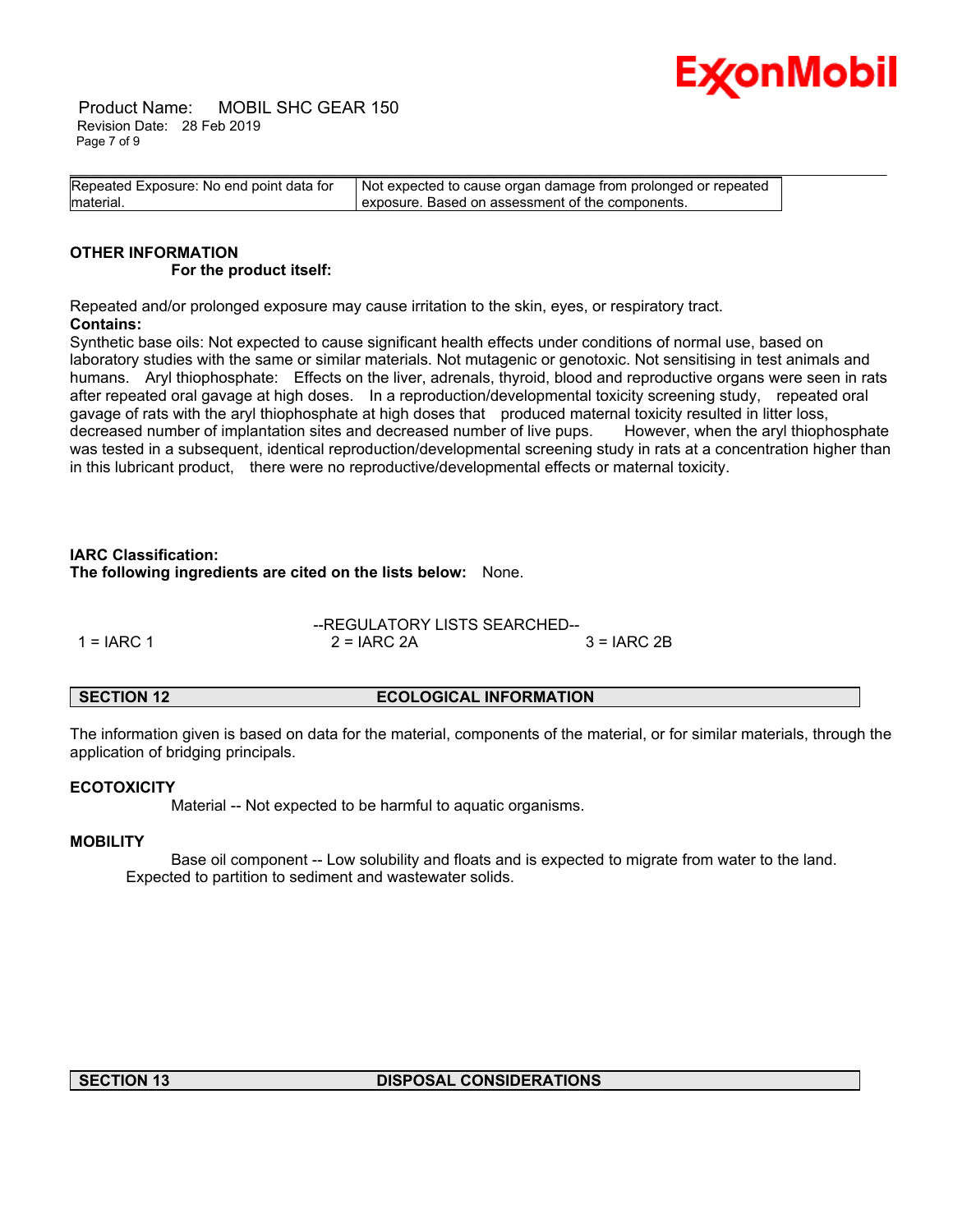

 Product Name: MOBIL SHC GEAR 150 Revision Date: 28 Feb 2019 Page 8 of 9

\_\_\_\_\_\_\_\_\_\_\_\_\_\_\_\_\_\_\_\_\_\_\_\_\_\_\_\_\_\_\_\_\_\_\_\_\_\_\_\_\_\_\_\_\_\_\_\_\_\_\_\_\_\_\_\_\_\_\_\_\_\_\_\_\_\_\_\_\_\_\_\_\_\_\_\_\_\_\_\_\_\_\_\_\_\_\_\_\_\_\_\_\_\_\_\_\_\_\_\_\_\_\_\_\_\_\_\_\_\_\_\_\_\_\_\_\_\_ Disposal recommendations based on material as supplied. Disposal must be in accordance with current applicable laws and regulations, and material characteristics at time of disposal.

### **DISPOSAL RECOMMENDATIONS**

 Product is suitable for burning in an enclosed controlled burner for fuel value or disposal by supervised incineration at very high temperatures to prevent formation of undesirable combustion products.

**Empty Container Warning** Empty Container Warning (where applicable): Empty containers may contain residue and can be dangerous. Do not attempt to refill or clean containers without proper instructions. Empty drums should be completely drained and safely stored until appropriately reconditioned or disposed. Empty containers should be taken for recycling, recovery, or disposal through suitably qualified or licensed contractor and in accordance with governmental regulations. DO NOT PRESSURISE, CUT, WELD, BRAZE, SOLDER, DRILL, GRIND, OR EXPOSE SUCH CONTAINERS TO HEAT, FLAME, SPARKS, STATIC ELECTRICITY, OR OTHER SOURCES OF IGNITION. THEY MAY EXPLODE AND CAUSE INJURY OR DEATH.

| SECTION 14 | <b>TRANSPORT INFORMATION</b>                         |
|------------|------------------------------------------------------|
|            | <b>LAND (ADG)</b> : Not Regulated for Land Transport |

**SEA (IMDG):** Not Regulated for Sea Transport according to IMDG-Code

**Marine Pollutant:** No

**AIR (IATA):** Not Regulated for Air Transport

# **SECTION 15 REGULATORY INFORMATION**

This material is not considered hazardous according to Australia Model Work Health and Safety Regulations.

Product is not regulated according to Australian Dangerous Goods Code.

No Poison Schedule number allocated by the Standard for the Uniform Scheduling of Medicines and Poisons (SUSMP) established under the Therapeutic Goods Act.

AS1940 COMBUSTIBLE CLASS: C2

# **REGULATORY STATUS AND APPLICABLE LAWS AND REGULATIONS**

**Listed or exempt from listing/notification on the following chemical inventories (May contain substance(s) subject to notification to the EPA Active TSCA inventory prior to import to USA):** AICS, DSL, ENCS, IECSC, ISHL, KECI, PICCS, TCSI, TSCA

**SECTION 16 OTHER INFORMATION**

**KEY TO ABBREVIATIONS AND ACRONYMS:**